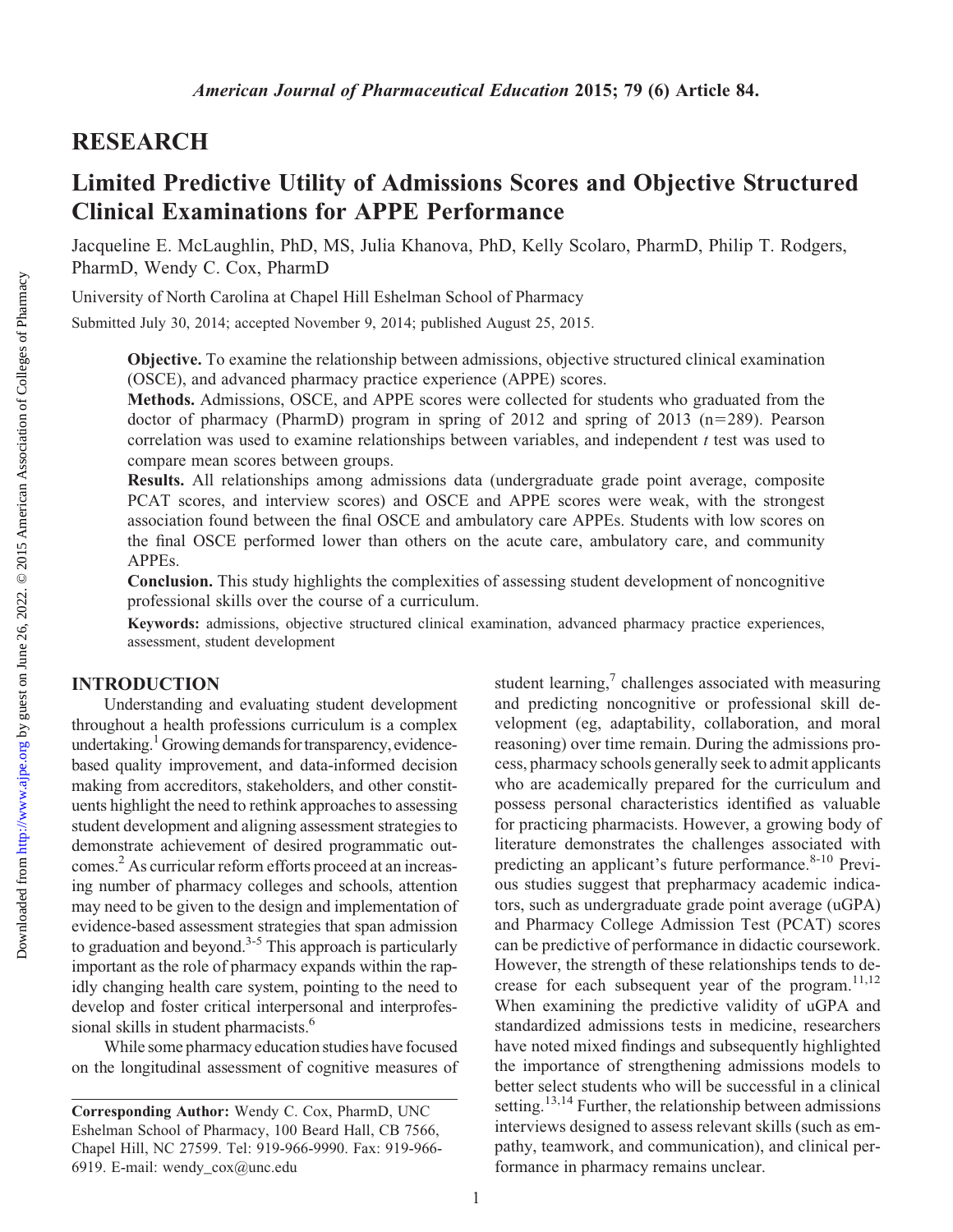#### American Journal of Pharmaceutical Education 2015; 79 (6) Article 84.

Future clinical performance may be best predicted by OSCE scores.15,16 These examinations are standardized patient interactions designed to assess student competence in various clinical knowledge and skills necessary for success in advanced practice experiences and future practice. In medical education, for example, Peskun et al reported correlations between clerkship performance and second-year OSCE scores.<sup>16</sup> Similarly, Meszaros et al reported a significant relationship between APPE performance and a 3-tiered evaluation that included OSCEs.<sup>15</sup>

The development of professional knowledge and skills that include both content or cognitive knowledge and noncognitive or professional attributes is critical for the profession, particularly as the role of pharmacists continues to expand. To date, little research in pharmacy education examines metrics designed to assess noncognitive or professional attributes, in addition to content knowledge. Specifically, the relationship between admissions, OSCEs, and clinical performance remains unclear. The purpose of this study was to examine the association between admissions scores, OSCE performance, and APPE grades. This study extends the literature as one of the first to examine admissions parameters and OSCEs as indicators of student pharmacists' APPE performance.

#### METHODS

Admissions data, OSCE scores, and final evaluation scores from all APPEs were collected from students who graduated from the PharmD program at the UNC Eshelman School of Pharmacy in spring 2012 and spring 2013. Students who did not graduate 4 years from the time of enrollment were excluded from the study. For the 2012 and 2013 classes, the 4-year professional program required 6 semesters of coursework in the classroom and 11 months of pharmacy practice experiences consisting of 2 introductory pharmacy practice experiences and 9 APPEs.

Collected admissions data included uGPA, PCAT composite scores, and composite interview scores. As a part of the application process, the classes of 2012 and 2013 were interviewed by 2 faculty interviewers using a structured interview method. The interview form consisted of 7 questions, each designed to assess a distinct attribute, such as integrity, communication skills, and understanding of the profession. Although the 2 faculty members interviewed a candidate together, they were required to independently score the candidate on a scale of 1 (lowest) to 4 (highest) for each question. For this study, interview scores were converted to a percentage based on the number of points awarded by the 2 interviewers divided by total possible points.

Scores from OSCEs included a single score for each OSCE completed during 3 consecutive semesters: fall of the second year (P2); spring of P2; and fall of the third year (P3). The OSCEs were administered as endof-semester examinations in the Pharmaceutical Care Lab course sequence. Student OSCE performance was assessed by standardized patients using 2 instruments: (1) a case-specific clinical checklist designed to assess pharmacy topic competency; and (2) a relationship and communication  $(R+C)$  instrument designed to assess empathic communication. Clinical checklists consisted of 8 to12 items that were each scored on a scale of 0 to 2, with 0 indicating "did not attempt;" 1 indicating "incorrect;" and 2 indicating "correct." The instrument was adapted from the Accreditation Council for Graduate Medical Education competencies for interpersonal and communication skills and professionalism and consisted of 8 items scored on a 5-point Likert scale,  $(1=poor$  and 5=excellent).<sup>17</sup> Standardized patients were recruited and trained by the Schools of Medicine and Pharmacy from a pool used throughout the year in OSCEs for multiple health professions programs. Final OSCE scores were converted to a percentage based on the number of points awarded by the standardized patients divided by total possible points.

In the fourth year (P4) of the curriculum, students were assigned to a region of the state where they completed the majority of their APPEs. Regional directors assigned students to 9 APPEs based on student requests and preceptor availabilities. Every student was assigned to the required APPEs of acute care, ambulatory care, community pharmacy, and hospital pharmacy in any order. Each APPE lasted one month, during which preceptors provided a midpoint evaluation and a final evaluation. All evaluations were completed using an online evaluation form via RxPreceptor (RxInsider, West Warwick, RI), which provides a final numeric score representing total points awarded by the preceptor out of a possible 100 points. This numeric score was then converted to a "pass, fail, honors" designation.

For this study, APPE final evaluation scores were collected and categorized according to the 4 basic types of APPEs: acute care, clinical specialty, ambulatory, and community pharmacy. The final evaluation score received for the first occurrence of each of the 4 types of APPEs was used for each student. In addition, the first clinical APPE grade, regardless of APPE type, was analyzed as this was believed to provide a chronologically consistent measure across all students. The first APPE score was for the first APPE of 9 and, for some of the students, was also one of the 4 required APPEs. In those cases, the score for the APPE was entered into both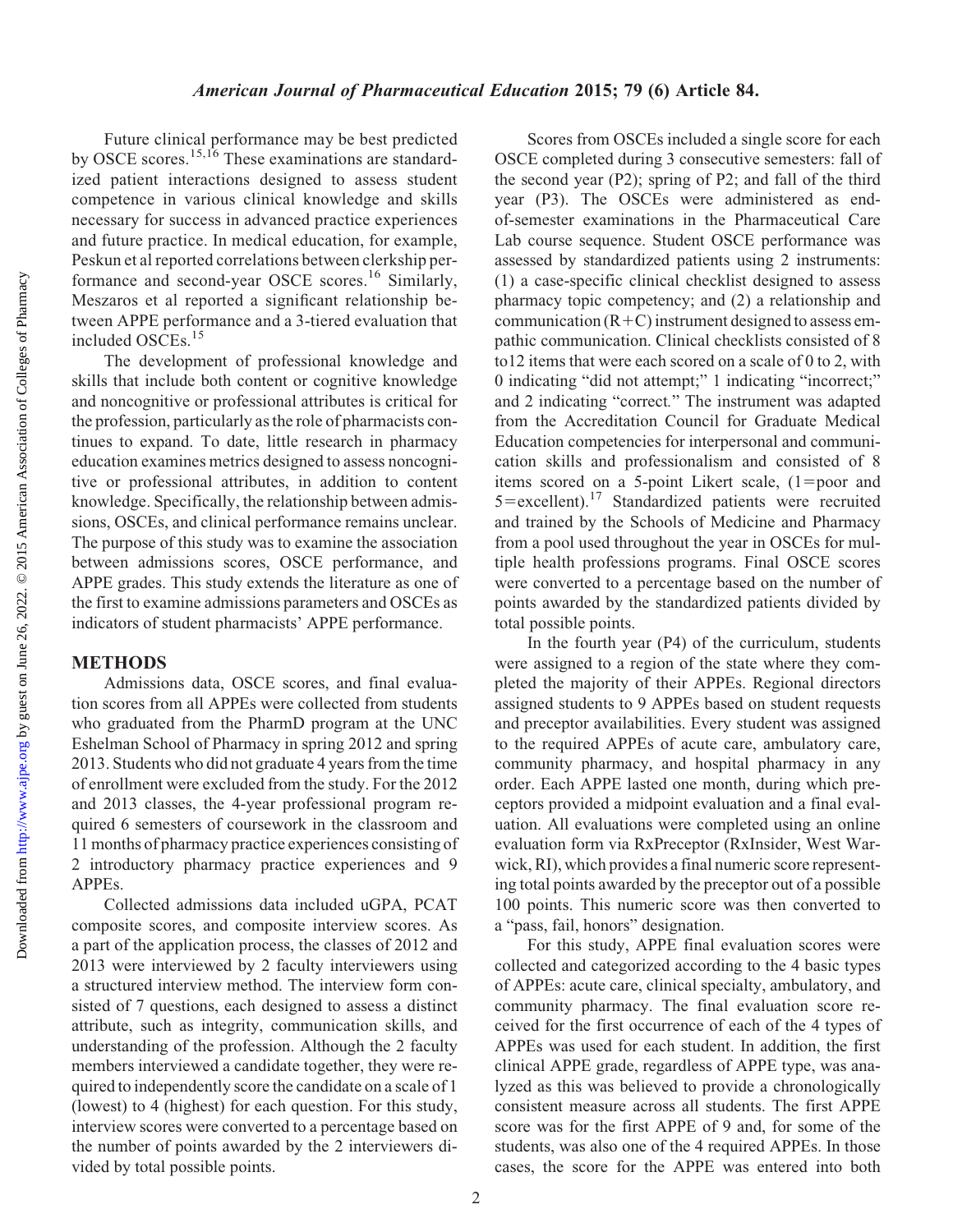|                | Table 1. Study Sample Demographic Characteristics and |  |
|----------------|-------------------------------------------------------|--|
| Average Scores |                                                       |  |

| UHAI AUUTI ISUU                   | $1 - 207$ II (70) |
|-----------------------------------|-------------------|
| Gender                            |                   |
| Male                              | 90 (31)           |
| Female                            | 199 (69)          |
| Ethnicity                         |                   |
| American Indian                   | 2(1)              |
| Asian                             | 44 (15)           |
| <b>Black</b>                      | 14(5)             |
| Hispanic                          | 7(2)              |
| White                             | 199 (69)          |
| Other/Unknown                     | 23(8)             |
| Admissions, OSCE, and APPE Scores | Mean $(SD)$       |
| Undergraduate GPA                 | 3.5(0.3)          |
| <b>PCAT Composite Score</b>       | 83.9 (9.9)        |
| Interview Score                   | 68.2 (10.2)       |
| OSCE, fall PY2                    | 84.4 (7.6)        |
| OSCE, spring PY2                  | 82.9 (8.2)        |
| OSCE, fall PY3                    | 84.7 (7.4)        |
| Acute Care APPE                   | 90.5(5.4)         |
| <b>Ambulatory Care APPE</b>       | 91.1 (4.7)        |
| Clinical Specialty APPE           | 91.9(5.1)         |
| <b>Community APPE</b>             | 95.1 (4.3)        |
| <b>First APPE</b>                 | 92.9(5.0)         |
|                                   |                   |

 $GPA = grade$  point average;  $PCAT = Pharmacy$  College Admission Test; OSCE=objective structured clinical examination

categories to analyze. This study was deemed exempt from full review by the Institutional Review Board of the University of North Carolina at Chapel Hill.

All data analyses were conducted using SPSSv22 (IBM, Armonk, NY). Pearson correlation  $(r_p)$  was used to examine the relationship between variables of interest. Correlations between  $\pm 0.20$  were considered negligible and correlations between 0.21 and 0.29 or between -0.21 and -0.29 were considered weak. This study examined correlations between: (a) the 3 admission variables and overall OSCE scores, followed by additional examination of correlations between admission variables and OSCE subscores (ie, communication, counseling, history taking); (b) OSCE scores and APPE scores; and (c) admissions variables and APPE scores. Independent t tests were used to compare mean scores among groups. Continuous data are represented as mean (standard deviation, SD). Significance was established at  $\alpha$ =0.05 for all analyses.

#### RESULTS

Two-hundred eighty-nine students were included in the study. Ninety (31%) students were male and 109 (69%) were white. The mean uGPA for this sample was 3.5 (0.3), mean PCAT composite score was 83.9 (9.9), and mean interview score was 68.2 (10.2). Table 1 details the demographic characteristics and average scores for the study sample.

Table 2 details the correlations between APPE, admission, and OSCE scores. When examining the relationship between admission variables and OSCE performance, significant correlations were found between uGPA and fall P2 OSCE  $(r_p=0.19)$ , uGPA and fall P3 OSCE  $(r_p=0.15)$ , and interview score and spring P2 OSCE  $(r_p=0.15)$ . Additional analyses of associations between admission variables and OSCE subscores found negligible and insignificant correlations  $(r_p<0.2)$ . When examining the relationship between admission variables and APPE performance, PCAT composite score was the only variable demonstrating a significant relationship with APPEs  $(r_p=0.14$  for the ambulatory care APPE and  $r_p=0.15$  for the clinical specialty APPE). Each OSCE was significantly correlated with at least one APPE type, with the strongest correlation found between fall P3 OSCE and ambulatory care APPE scores  $(r_p=0.25)$ .

To better understand the relationship between OSCE and APPE performance, the mean APPE performance of students with low OSCE scores on the OSCE closest to APPEs (fall P3 OSCE) was compared with the mean APPE performance of the remaining students. A student

|  |  |  |  |  |  |  | Table 2. Correlations among Admission Variables, OSCE Scores, and APPE Performance $(N=289)$ |  |
|--|--|--|--|--|--|--|----------------------------------------------------------------------------------------------|--|
|--|--|--|--|--|--|--|----------------------------------------------------------------------------------------------|--|

|                             |                  |                           |                  |                                  |                                | <b>Clinical</b>                 |                                 | <b>First</b>                   |
|-----------------------------|------------------|---------------------------|------------------|----------------------------------|--------------------------------|---------------------------------|---------------------------------|--------------------------------|
|                             | OSCE.<br>Fall P2 | OSCE.<br><b>Spring P2</b> | OSCE.<br>Fall P3 | <b>Acute Care</b><br><b>APPE</b> | Ambulatory<br><b>Care APPE</b> | <b>Specialty</b><br><b>APPE</b> | <b>Community</b><br><b>APPE</b> | <b>Rotation</b><br><b>APPE</b> |
| uGPA                        | $0.19**$         | 0.05                      | $0.15**$         | 0.09                             | 0.07                           | $-0.03$                         | 0.01                            | 0.02                           |
| <b>PCAT</b> Composite Score | 0.01             | 0.06                      | 0.02             | 0.02                             | $0.14*$                        | $0.15**$                        | 0.06                            | 0.07                           |
| Interview                   | 0.06             | $0.15**$                  | 0.04             | 0.05                             | 0.03                           | 0.03                            | 0.08                            | 0.04                           |
| OSCE, Fall P2               | 1.00             | $0.21**$                  | $0.13*$          | $0.13*$                          | $0.14*$                        | $0.13*$                         | $0.13*$                         | 0.11                           |
| OSCE, Spring P2             | $0.21**$         | 1.00                      | 0.10             | $0.12*$                          | 0.08                           | 0.00                            | 0.08                            | $0.17*$                        |
| OSCE, Fall P3               | $0.13*$          | 0.10                      | 1.00             | $0.12*$                          | $0.25**$                       | $0.13*$                         | 0.07                            | 0.07                           |

 $*_{p<0.05;}$   $*_{p<0.01}$ 

 $OSEE = object$  objective structured clinical examination; APPE=advanced pharmacy practice experience; P2=second year; P3=third year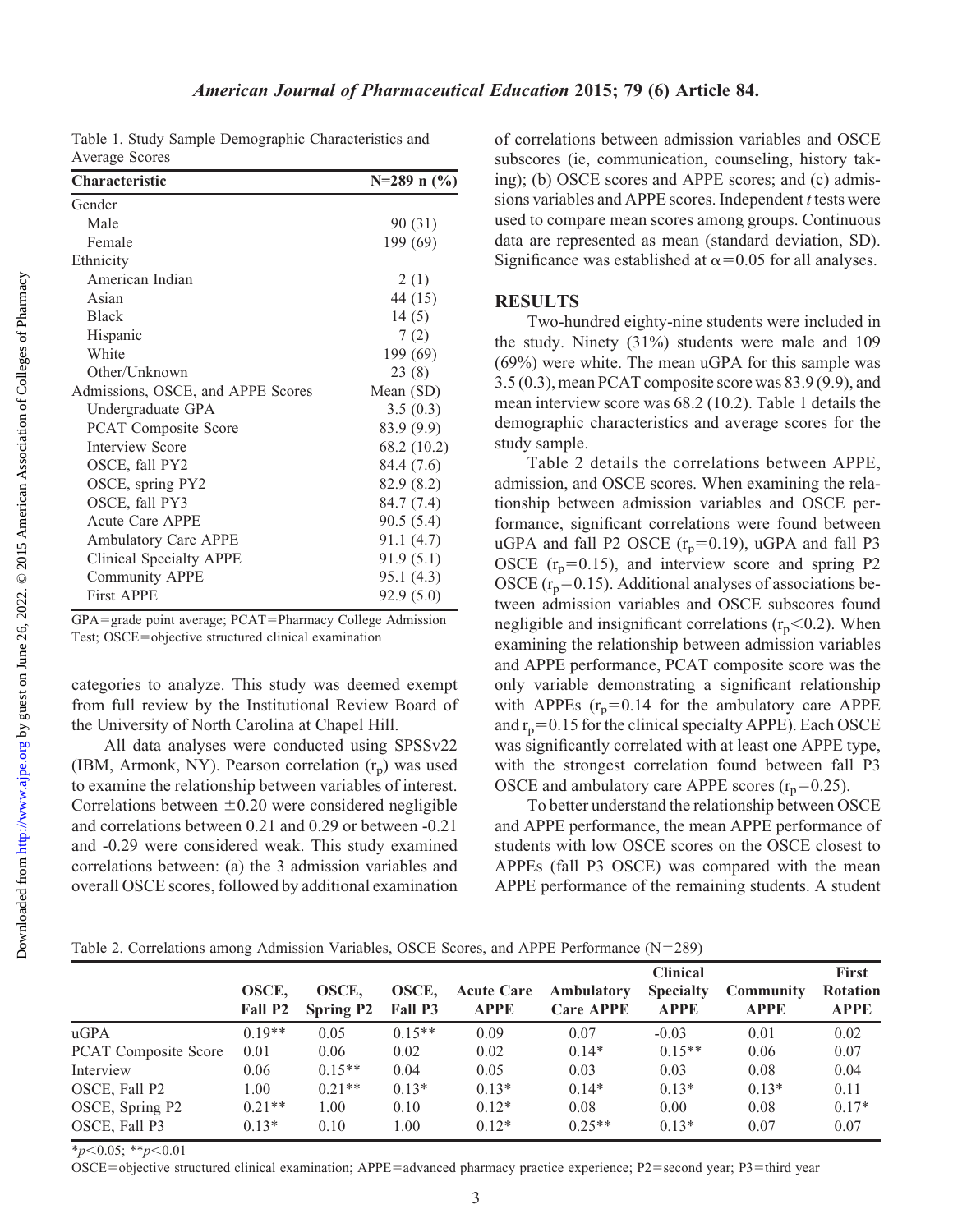Downloaded from

was categorized as low performing if the fall P3 final OSCE score was more than one SD below the mean  $(n=44)$ . As seen in Table 3, mean APPE scores for low OSCE performers were lower than those for the rest of the cohort. Significant differences between low OSCE performers and the rest of the study sample were seen for the acute care ( $p=0.006$ ), ambulatory care ( $p=0.001$ ), and community ( $p=0.046$ ) APPEs.

# DISCUSSION

Understanding the development of cognitive and noncognitive skills across the course of a pharmacy curriculum is critical to preparing student pharmacists for success in the workplace. Curricular reform and transformation efforts provide opportunities to design and implement valid, reliable, and effective approaches to assessing student development longitudinally.18,19 By evaluating current practices, evidence can be generated to inform decision making and approaches to assessing student development as curricula undergo change.

This study provided insight into key aspects of student learning assessment that can inform thinking and shape future practices. Namely, the study found that identifying students with low OSCE scores immediately prior to APPEs could help identify specific types of APPEs that may challenge those students. In addition, while some significant associations were found, all correlation analyses revealed weak to negligible relationships between admissions interviews, OSCE scores, and APPE performance, suggesting the need to rethink the alignment of these assessments. Although this study was limited to a single institution, it demonstrated a process that others can follow to examine the strengths and weaknesses of their assessment strategies, including admissions, OSCEs, APPEs, and benchmarking.

By strengthening assessment strategies and leveraging data with transformational potential, pharmacy educators can discover needs, improve student development, customize educational programs, and innovate new

Table 3. Comparison of APPE Scores for Low Fall P3 OSCE Performers and All Others\*

| <b>Rotation Type</b>  | <b>Low Performers</b><br>$(n=44)$<br>Mean (SD) | <b>All Others</b><br>$(n=245)$<br>Mean (SD) | <i>p</i> value |
|-----------------------|------------------------------------------------|---------------------------------------------|----------------|
| Acute Care            | 88.5 (6.8)                                     | 90.9(5.0)                                   | 0.01           |
| Ambulatory Care       | 88.9 (4.8)                                     | 91.5(4.5)                                   | 0.00           |
| Clinical Specialty    | 91.4(5.5)                                      | 91.9(5.0)                                   | 0.51           |
| Community             | 93.9 (4.9)                                     | 95.4 (4.2)                                  | 0.05           |
| <b>First Rotation</b> | 91.2(6.2)                                      | 93.0(4.8)                                   | 0.40           |

APPE=advanced pharmacy practice experience; OSCE=objective structured clinical examination;  $P3$ =third year

educational models. Coupled with demands for more reliable and valid assessments from stakeholders, the literature reflects an emergent interest in issues associated with the identification and assessment of noncognitive skills considered necessary for success in contemporary health care environments.<sup>1,2,6,20</sup> The 2010-2011 Academic Affairs Standing Committee of the American Association of Colleges of Pharmacy (AACP) recently identified selfefficacy, self-assessment, entrepreneurship, leadership, and advocacy as traits essential for graduates to function in the emerging "learning health-care system."  $20$  As described in recommendation 7 by the 2011-2012 AACP Argus Commission, "Colleges and schools of pharmacy should identify the most effective validated assessments of inquisitiveness, critical thinking, and professionalism to include as part of their assessment plans, for use as both admissions assessments and as measurement of curricular outcomes."<sup>6</sup>

The current study complements a growing body of research that highlights the complexities of effectively assessing the development of noncognitive skills. Namely, the findings support research that specifically demonstrates the limited predictive utility of admissions scores and OSCE grades for clinical performance.<sup>13,14,21,22</sup> For example, admissions research suggests that standard or structured interviews are poor predictors of future clinical performance.12,13 A number of psychological tests, including tests of empathy and emotional intelligence, are also studied in health professions admissions and shown to be unreliable in predicting future clinical competencies.<sup>7,23</sup> Similarly, tools designed to assess clinically relevant competencies, such as the Health Professions Admission Test and Health Sciences Reasoning Test, tend to be weakly correlated with OSCEs and/or clinical practice experience performance.8,24,25

During the admissions process, schools should consider more reliable and effective practices for assessing noncognitive and professional skills considered vital to success as a practitioner.<sup>22,26-28</sup> Although several studies have reported correlations between grades in the didactic curriculum of pharmacy schools with uGPA and PCAT scores,<sup>11,29,30</sup> strategies for predicting a student's potential to be successful in clinical settings warrant further attention and development. The multiple miniinterview (MMI), for example, is a recently developed approach to the admissions interview that overcomes limitations associated with the standard or structured interview.<sup>31</sup> Research suggests that the MMI is the best predictor of OSCE and clerkship performance.<sup>27</sup> For these reasons, in the fall of 2013, the MMI was implemented in the UNC Eshelman School of Pharmacy admissions process.<sup>32</sup>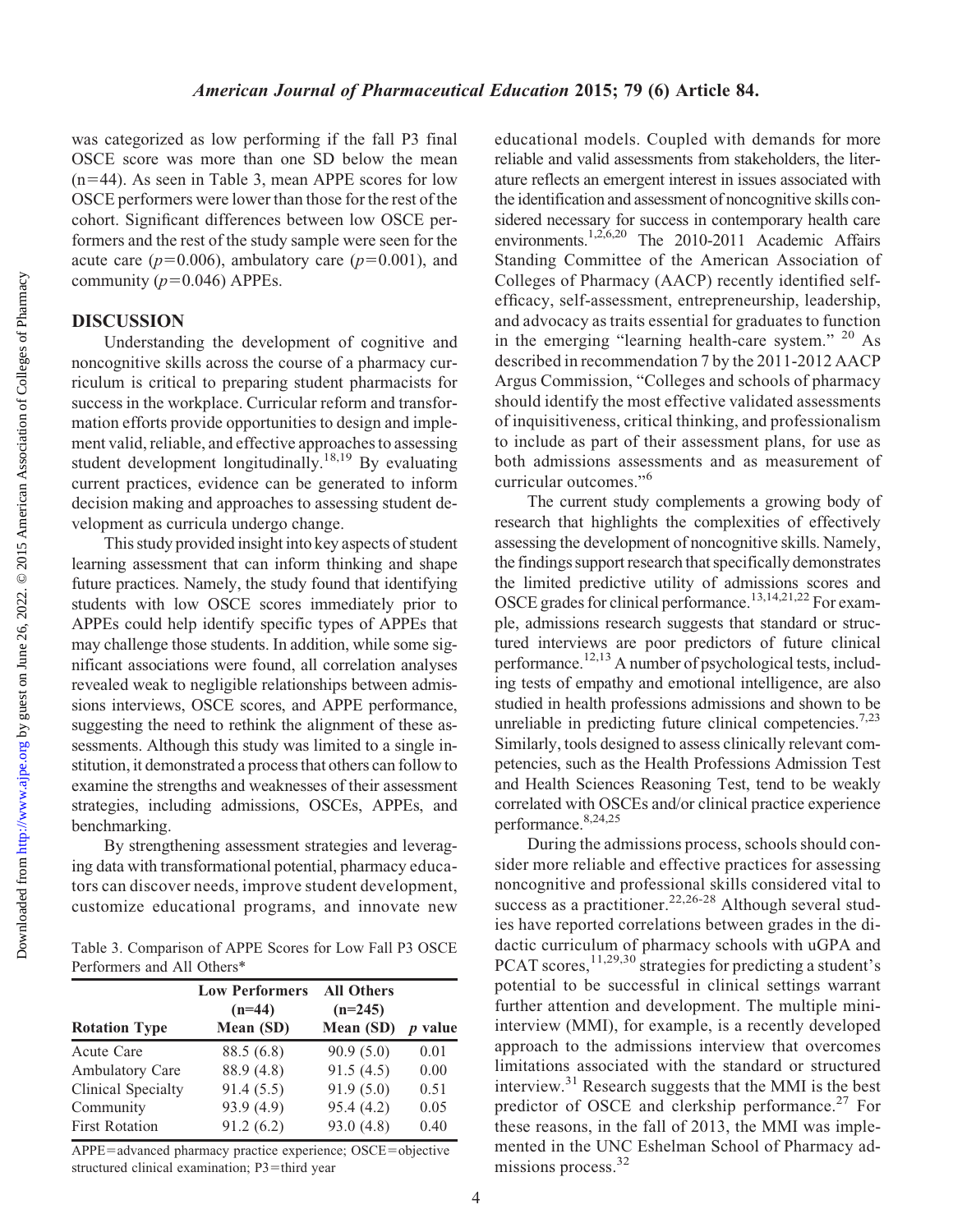In addition to improving admissions strategies, aligning admissions with OSCE and APPE assessments could provide a more accurate representation of student pharmacist development throughout a curriculum. At the time of this study, OSCEs at the school were aligned with content learned in the didactic curriculum and specifically designed to assess empathy, communication, and relationship building; however, efforts had not been made to specifically align OSCE assessments with admissions or APPEs. Although OSCEs measure different constructs than examinations,  $33,34$  aligning these measures from admission to graduation could provide insight to students and faculty members concerning persistent student needs. As noted by the National Institute for Learning Outcomes Assessment, assessment fosters wider improvement when representatives from across the educational community are engaged in its design and implementation, with faculty members playing an important role.35

Issues associated with data quality can further limit the ability to identify meaningful relationships between assessments across time. Context specificity, rater bias, and instrument differences, among other things, can challenge the reliability and usefulness of assessment outcomes. One reason for weak correlations between clinical performance and admission data or OSCE scores, for example, could be the lack of meaningful differentiation among scores. As seen in this study, average APPE scores were relatively high with low variance. Even students who were low performers on the fall P3 OSCE performed well on all APPE types, with no more than a 2-point separation between the 2 groups on average. Reasons for this may include lack of precision of the APPE evaluation instrument or rater-leniency associated with preceptor grading. Since preceptors often cite improving evaluation skills as an area that they would like to develop further,36 a preceptor development program may reduce rater bias while instilling confidence and courage to better assess students. Further, aligning instruments across the curriculum and conducting more rigorous psychometric analyses on those instruments also may help improve data quality.

Despite these challenges to measurement of noncognitive and professional skill development, a significant difference was found between high and low OSCE performers on acute care, ambulatory care, and community APPEs. This finding has implications for the pharmacy academy, as it indicates OSCEs may help differentiate student preparedness for specific types of pharmacy practice experiences. Ambulatory care APPEs, for example, often have greater emphasis on skills such as patient counseling than do acute care APPEs, yet more therapeutic decision-making than do community APPEs, which may make ambulatory care APPEs more predictable by the skills tested in the respective OSCE. Perhaps students who struggle on other APPEs, such as acute care, would be better identified by an OSCE that is specifically designed to test the skills and knowledge required for success on those types of practice experiences.

This study provides insight into the predictive validity of admission and OSCE scores. However, there are several limitations. First, the single institution sample limits generalizability of results. Admission, OSCE, and APPE outcomes are all likely to vary as a function of the organization, the instruments, and the raters. In addition, the framework for this study looks beyond the value of assessment at a single point in time. Although the predictive validity of the assessments examined in this study may be limited, these data can still demonstrate student development at various points in the curriculum. This type of feedback helps students identify areas of strength and weakness as they work to fulfill the requirements of a curriculum. Weak associations between admission, OSCE, and APPE scores do not mean the data failed to provide useful feedback to faculty members, students, and staff over the course of the curriculum.

Despite these limitations, the study provided timely results for informing the school's curriculum transformation efforts and, specifically, rethinking its approach to designing and implementing strategies for assessing student development of core competencies over time.<sup>17</sup> To inform these strategies, future studies could focus on: (1) evaluating the school's new admissions model and examining the psychometric properties of the MMI; (2) understanding how to facilitate the design and implementation of a longitudinal assessment of student learning plan that effectively captures the development of key noncognitive skills from admission to graduation; (3) more rigorously assessing APPE performance and identifying best practices for preceptor development of evaluation skills; (4) and ongoing evaluation of utility of assessment practices.

#### **CONCLUSION**

Rethinking assessment with a systems approach and engaging faculty members in the collection, analysis, and dissemination of reliable and valid data is important to improving student learning and the training of future health professions leaders. In general, results from this study found an absence of moderate to strong associations between admission variables, OSCE scores, and APPE grades. However, students who struggled on the final OSCE scored lower on specific types of APPEs. This study highlights the complexities of assessing student development of noncognitive or professional skills over the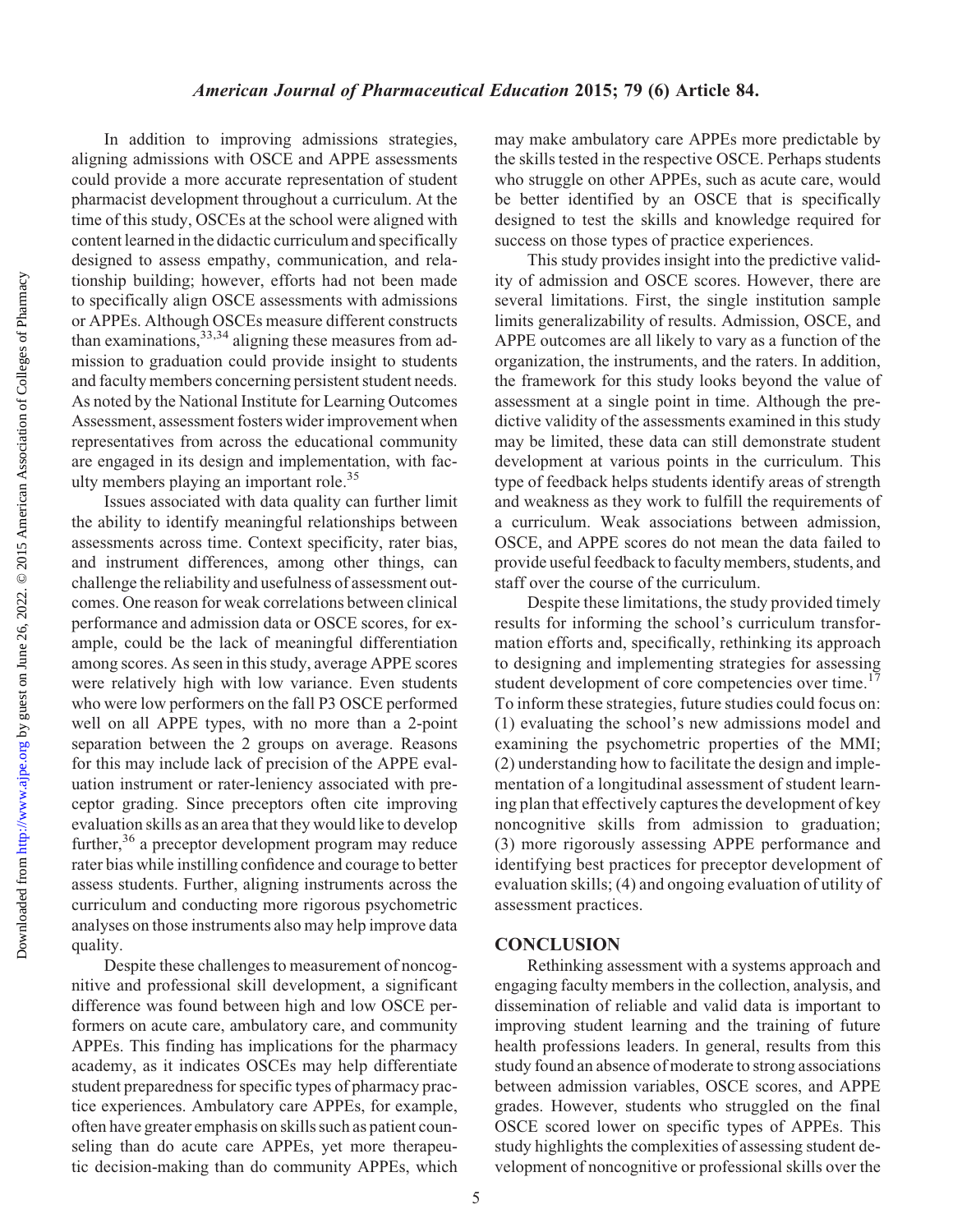Downloaded from

course of a curriculum. Subsequent studies should focus on improving strategies for noncognitive assessment and aligning these strategies longitudinally.

## ACKNOWLEDGMENTS

At the UNC Eshelman School of Pharmacy, OSCEs are administered under contract with the UNC School of Medicine Clinical Skills and Patient Simulation Center. The authors would like to thank Jackson Szeto for his help with data collection.

## **REFERENCES**

1. Epstein RM. Assessment in medical education. N Engl J Med. 2007;356: 387-96.

2. Accreditation Council for Pharmacy Education. Accreditation standards and key elements for the professional program in pharmacy leading to the Doctor of Pharmacy degree: Draft standards 2016. https://www.acpe-accredit.org/standards. Accessed July 1, 2014.

3. American Association of Colleges of Pharmacy. Curricular change summit supplement. http://www.ajpe.org/page/curriculuarchange-summit. Accessed June 11, 2014.

4. Blouin RA, Joyner PU, Pollack GM. Preparing for a renaissance in pharmacy education: the need, opportunity, and capacity for change. Am J Pharm Educ. 2008;72(2):Article 42.

5. Hubball H, Burt H. Learning outcomes and program-level evaluation in a four-year undergraduate pharmacy curriculum. Am J Pharm Educ. 2007;71(5):Article 90.

6. Speedie MK, Baldwin JN, Carter RA, Raehl CL, Yanchick VA, Maine LL. Cultivating "habits of mind" in the scholarly pharmacy clinician: report of the 2011–12 Argus Commission. Am J Pharm Educ. 2012;76(6):S3.

7. Lahoz MR, Belliveau P, Gardner A, Morin A. An electronic NAPLEX review program for longitudinal assessment of pharmacy students' knowledge. Am J Pharm Educ. 2010;74(7):Article 128.

8. Cox WC, McLaughlin JE. Association of Health Sciences Reasoning Test scores with academic and experiential performance. Am J Pharm Educ. 2014;78(4):Article 73.

9. Lobb WB, Wilkin NE, McCaffrey DJ III, Wilson MC, Bentley JP. The predictive utility of nontraditional test scores for first-year pharmacy student academic performance. Am J Pharm Educ. 2006;70(6):Article 128.

10. Mar E, Barnett MJ, Tang TTL, Sasaki-Hill D, Kuperberg JR, Knapp K. Impact of previous pharmacy work experience on pharmacy school academic performance. Am J Pharm Educ. 2010; 74(3):Article 42.

11. Kuncel NR, Credé M, Thomas LL, Klieger DM, Seiler SN, Woo SE. A meta-analysis of the validity of the Pharmacy College Admission Test (PCAT) and grade predictors of pharmacy student performance. Am J Pharm Educ. 2003;69(3):Article 51.

12. Meagher DG, Lin A, Stellato CP. A predictive validity study of the Pharmacy College Admission Test. Am J Pharm Educ. 2006; 70(3):Article 53.

13. Basco WT Jr, Gilbert GE, Chessman AW, Blue AV. The ability of a medical school admission process to predict clinical performance and patient's satisfaction. Acad Med. 2000;75(7):743-747.

14. Basco WT Jr, Lancaster CJ, Gilbert GE, Carey ME, Blue AV. Medical school application interview score has limited predictive validity for performance on a fourth year clinical practice

examination. Adv Health Sci Educ Theory Pract. 2008;13(2):151- 162.

15. Mészáros K, Barnett MJ, McDonald K, et al. Progress examination for assessing students' readiness for advanced pharmacy practice experiences. Amer J Pharm Educ. 2009;73(6): Article 109.

16. Peskun C, Detsky A, Shandling M. Effectiveness of medical school admissions criteria in predicting residency ranking four years later. Med Educ. 2007;41(1):57-64.

17. Accreditation Council for Graduate Medical Education. Common program requirements IV.A.5d and IV.A.5e. Available at: https://www.acgme.org/acgmeweb/Portals/0/ PFAssets/ProgramRequirements/CPRs2013.pdf. Accessed July 19, 2014.

18. McLaughlin JE, Dean MJ, Mumper RJ, Blouin RA, Roth MT. A Roadmap for educational research in pharmacy. Am J Pharm Educ. 2013;77(10):Article 218.

19. Roth MT, Mumper RJ, Singleton SF, et al. A renaissance in pharmacy education at the University of North Carolina at Chapel Hill. NC Med J. 2014;75(1):48-52.

20. Mason HL, Assemi M, Brown B, et al. Report of the 2010-2011 Academic Affairs Standing Committee. Am J Pharm Educ. 2011; 75(10):Article S12.

21. Dahlin M, Söderberg S, Holm U, Nilsson I, Farnebo LO. Comparison of communication skills between medical students admitted after interviews or on academic merits. BMC Med Educ. 2012;12(1):46.

22. Groves MA, Gordon J, Ryan G. Entry tests for graduate medical programs: is it time to re-think? Med J Australia. 2007;186(3):120.

23. Humphrey-Murto S, Leddy JJ, Wood TJ, Puddester D, Moineau G. Does emotional intelligence at medical school admission predict future academic performance? Acad Med. 2014;89(4):638-643.

24. Hemmerdinger JM, Stoddart SDR, Lilford RJ. A systematic review of tests of empathy in medicine. BMC Med Educ. 2007; 7(1):24.

25. Kelly ME, Regan D, Dunne Z, Henn P, Newell J, O'Flynn S. To what extent does the Health Professions Admission Test-Ireland predict performance in early undergraduate tests of communication and clinical skills? – an observational cohort study. BMC Med Educ. 2013;13(1):68.

26. Eva KW, Reiter HI, Rosenfeld J, Norman GR. The ability of the multiple mini-interview to predict preclerkship performance in medical school. Acad Med. 2004;79(10):S40-S42.

27. Reiter HI, Eva KW, Rosenfeld J, Norman GR. Multiple miniinterviews predict clerkship and licensing examination performance. Med Educ. 2007;41(4):378-384.

28. Sedlacek WE. Why we should use noncognitive variables with graduate and professional students. The Advisor: The Journal of the National Association of Advisors for the Health Professions. 2004. 24(2):32-39.

29. Allen DD, Bond CA. Prepharmacy predictors of success in pharmacy school: grade point averages, pharmacy college admissions test, communication abilities, and critical thinking skills. Pharmacotherapy. 2001;21(7):842-849.

30. Cunny, KA, Perri M. Historical perspective on undergraduate pharmacy student admissions: the PCAT. Am J Pharm Educ. 1990; 54(1):1-6.

31. Eva KW, Rosenfeld J, Reiter HI, Norman GR. An admissions OSCE: the multiple mini-interview. Med Educ. 2004;38(3):314-326.